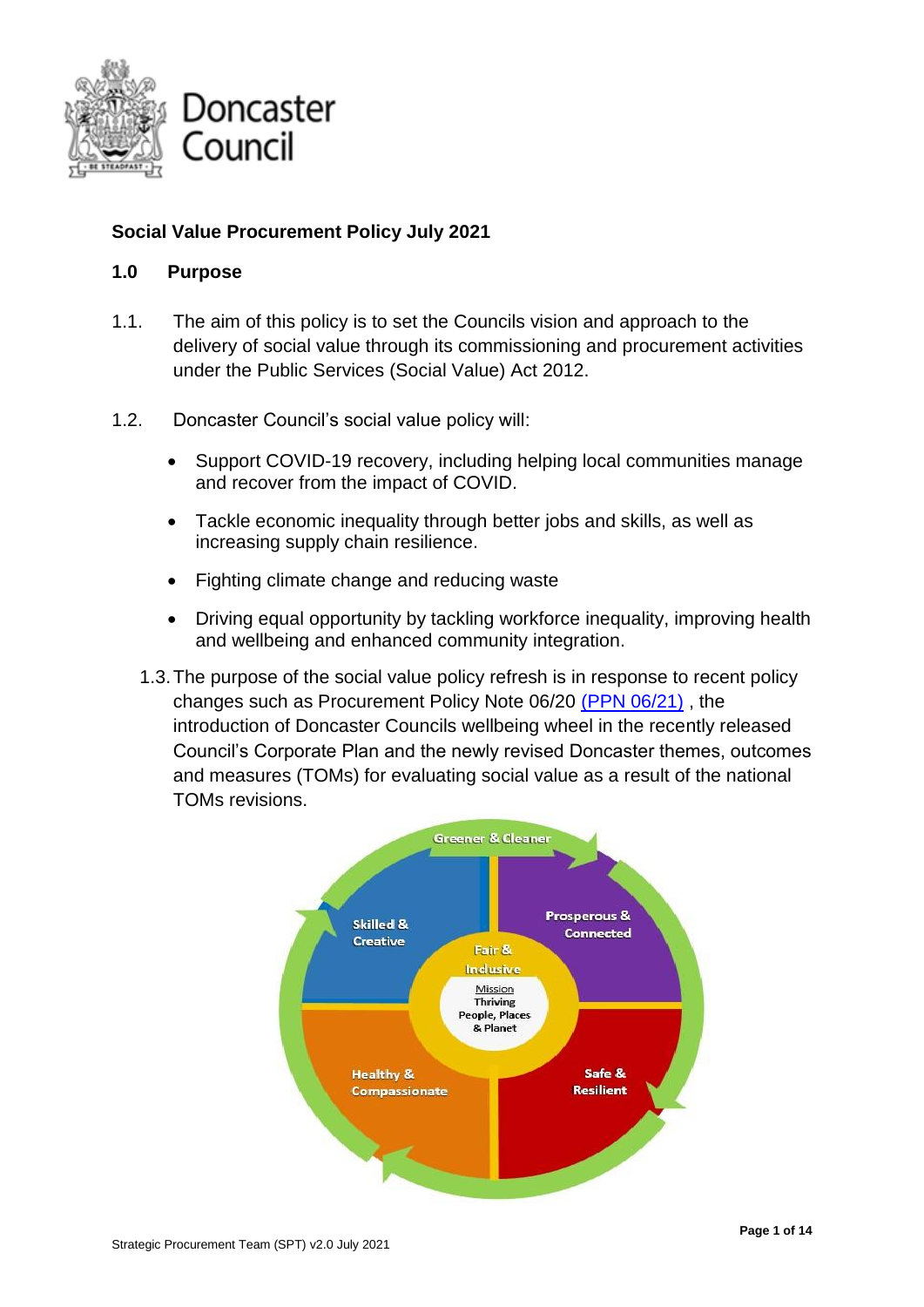### **2.0 Background**

- **2.1** The Public Services (Social Value) Act 2012 applies only to services contracts. The Act came into force in January 2013 placing a requirement on the Council to consider social value ahead of procuring the provision of those services that are required to be advertised on the UK e-notification service (Find a Tender). To comply with the Act, the Council must consider how the contracts they procure can potentially secure economic, environmental and social benefits, and whether or not to consult on these issues.
- **2.2** The Council have implemented the Act by making simple changes, which have been made to the Council's Contract Procedure Rules (CPR's) with the introduction of a 'buy local' scheme aimed at keeping more Doncaster pounds within the local economy. In the financial year 20/21, **76%** of the council's available budget was spent with locally based businesses. The Council now seeks to build upon these successes, with Team Doncaster now wanting to expand the concept of social value across key areas of policy and public service delivery.
- **2.3** Social value and community wealth building is a key driver as part of the Inclusive Growth Strategy the strategic economic plan for Doncaster. By measuring and quantifying outcomes, it gives the ability for Team Doncaster to demonstrate the social value output from contractual investments. It will ensure social value demonstrated and delivered through contract management practices against a set of themes, outcomes and measures relevant to Team Doncaster's priorities. It creates the conditions to collaborate more effectively with Team Doncaster projects and initiatives. Provides a social value model that is of sufficient scale to demonstrate Team Doncaster's impact.

## **3.0 Social Value**

- **3.1** The term "Social Value" is relatively new, however the concept underpinning the aforementioned initiative is not. The routes of which can be traced back to the governments Sustainable Procurement Task Force and the 2005 Sustainable Development Strategy in which the Prime Minister described Sustainable Procurement as; "Ensuring we get the full environmental, social and economic dividend from every pound we spend".
- **3.2** The Sustainable Procurement Task Force defined sustainable procurement as: "a process whereby organisations meet their needs for goods, services, works and utilities in a way that achieves value for money on a whole life basis in terms of generating benefits to society and the economy, whilst minimising damage to the environment"
- **3.3** Social value is more than procurement, it is about encouraging and influencing wider benefits and impacts for society which is important for the Council in achieving its statutory duty of best value both further and faster.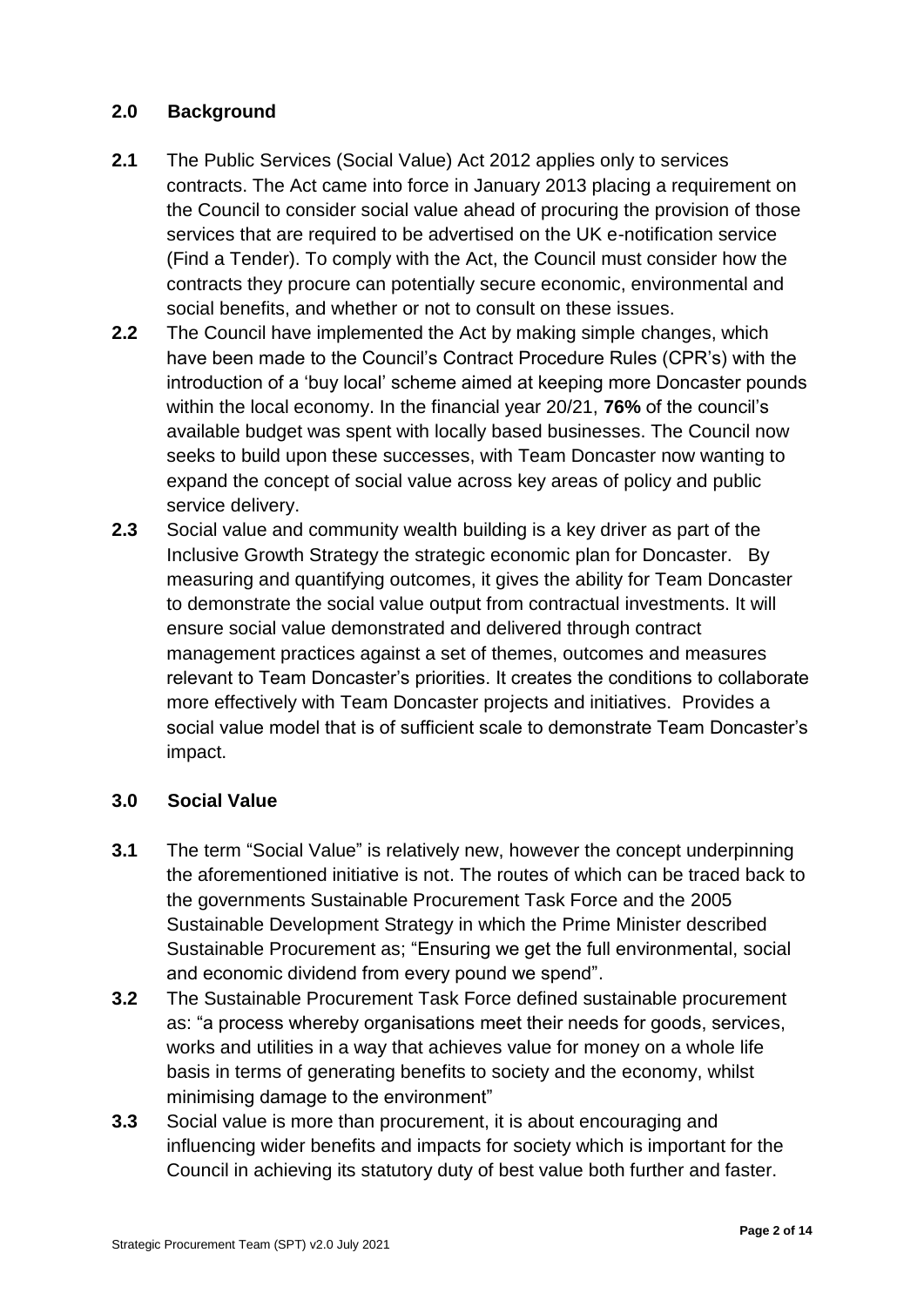#### **SOCIAL VALUE**



- **3.5** Social value therefore involves looking beyond the cost of the contract, but looking at the social impact. While some commissioned services are intrinsically linked to social value, there is the opportunity to do more. In implementing Social Value, the Council has adopted the National Social Value Themes Outcomes and Measures (TOMS) as found in Doncaster Social Value Outcomes Framework in Appendix 1. The TOMS have been mapped against the six well-being goals contained in the Council's Corporate Plan, providing commissioners and providers with a consistent and simple framework to work towards specifically:
	- *Anchor institutions leverage social value from inward investment.*
	- *Embedding and promoting the delivery of social value commitments with the Council's procurement and contracting activities.*

#### **4.0 Strategic Context**

- **4.1** Linking the Social Value Procurement Policy to the Council's Corporate Plan, specifically the six well-being goals ensures a cohesive approach to help deliver the Council's overall policy objectives.
- **4.2** As resources become more limited the Council needs to think of new innovative approaches to service delivery maximising the value of all the services it commissions and procures. Social value can therefore be seen as a way of maximising the Councils return on its investments in such services. This policy and the associated Social Value Outcomes Framework (Appendix 1) are seen as a key driver in changing the way the Council thinks about the services it commissions ensuring that the maximum benefits are derived from every £1 spent.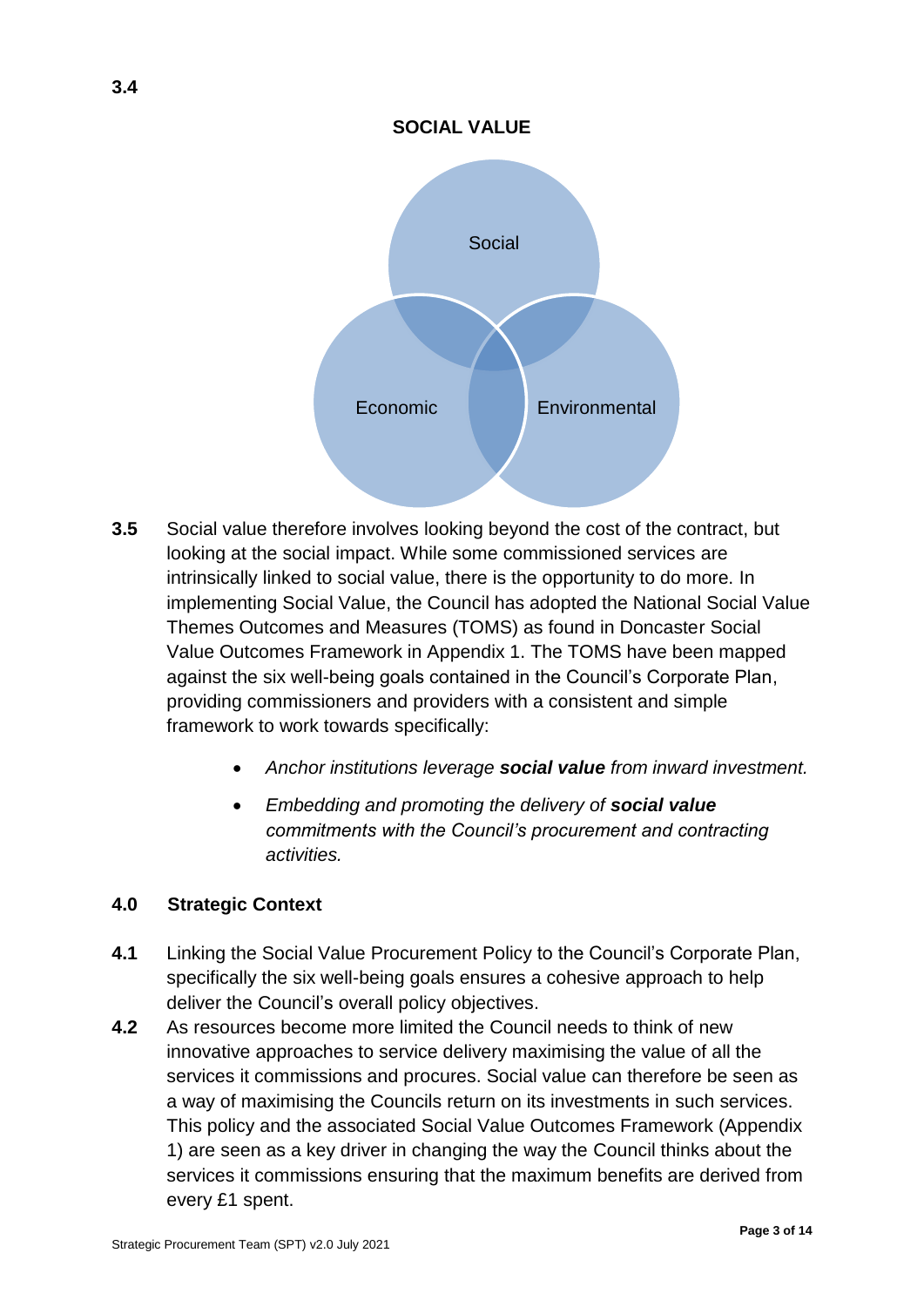#### **5.0 Strategic Outcomes**

**5.1** The strategic outcomes identified in this policy link directly to the Councils key policy areas, therefore ensuring a cohesive strategy while aligning the Councils approach to commissioning and procurement of social value to the Doncaster Wellbeing Wheel. The Councils Social Outcomes under each of the key policy areas are:

| Goal                               | <b>Vision</b>                                                                      |
|------------------------------------|------------------------------------------------------------------------------------|
| <b>Greener &amp; Cleaner</b>       | A borough that takes every opportunity to protect and improve the local and global |
| Doncaster                          | environment to improve wellbeing.                                                  |
| <b>Prosperous &amp; Connected</b>  | A stronger, greener and fairer economy that provides good, well paid jobs and is   |
| Doncaster                          | supported by improved transport, active travel and digital infrastructure.         |
| <b>Safe &amp; Resilient</b>        | Residents feel safe and communities are more resilient to challenges and           |
| Doncaster                          | emergencies.                                                                       |
| <b>Healthy &amp; Compassionate</b> | A Compassionate Doncaster that improves the conditions and opportunities for       |
| Doncaster                          | better health and how we care for our most vulnerable residents.                   |
| <b>Skilled &amp; Creative</b>      | Residents have improved skills and a creative culture supports wellbeing, business |
| <b>Doncaster</b>                   | success and solutions to the borough's challenges.                                 |
| <b>Fair &amp; Inclusive</b>        | A borough with reduced inequalities and improved access for all to social and      |
| Doncaster                          | economic opportunities.                                                            |

- **5.2** The above outcomes are clearly presented in the Social Value Outcomes Framework (Appendix 1) mapped against the National TOMS, the aim of which, through its application, is to the Council to consistently apply social value when procuring works, goods and services.
- **5.3** Linked to each outcome in the framework are a set of performance measures.

## **6.0 Embedding Social Value**

- **6.1** The Council will continue to use the social value system, the Social Value Portal, to ensure social value is captured at procurement stage and then delivered through contract management.
- **6.2** A continued push by the Strategic Procurement Team to use the Social Value Portal to deliver social value through contracting to ensure a consistent approach and use of the TOM's.
- **6.3** The Strategic Procurement Team will enforce the Contract Procedure Rules (CPR's) requirement of a 10% minimum weighting in the evaluation criteria of a tender.
- **6.4** The Council will lead a Public Sector Procurement Anchor Group to promote social value across the borough and support Team Doncaster.
- **6.5** A series of workshops will be delivered periodically with commissioners and procurers throughout the Council, providing training and introduce social value self-assessment guides
- **6.6** Facilitate supply chain engagement where contractors are invited to meet the buyers.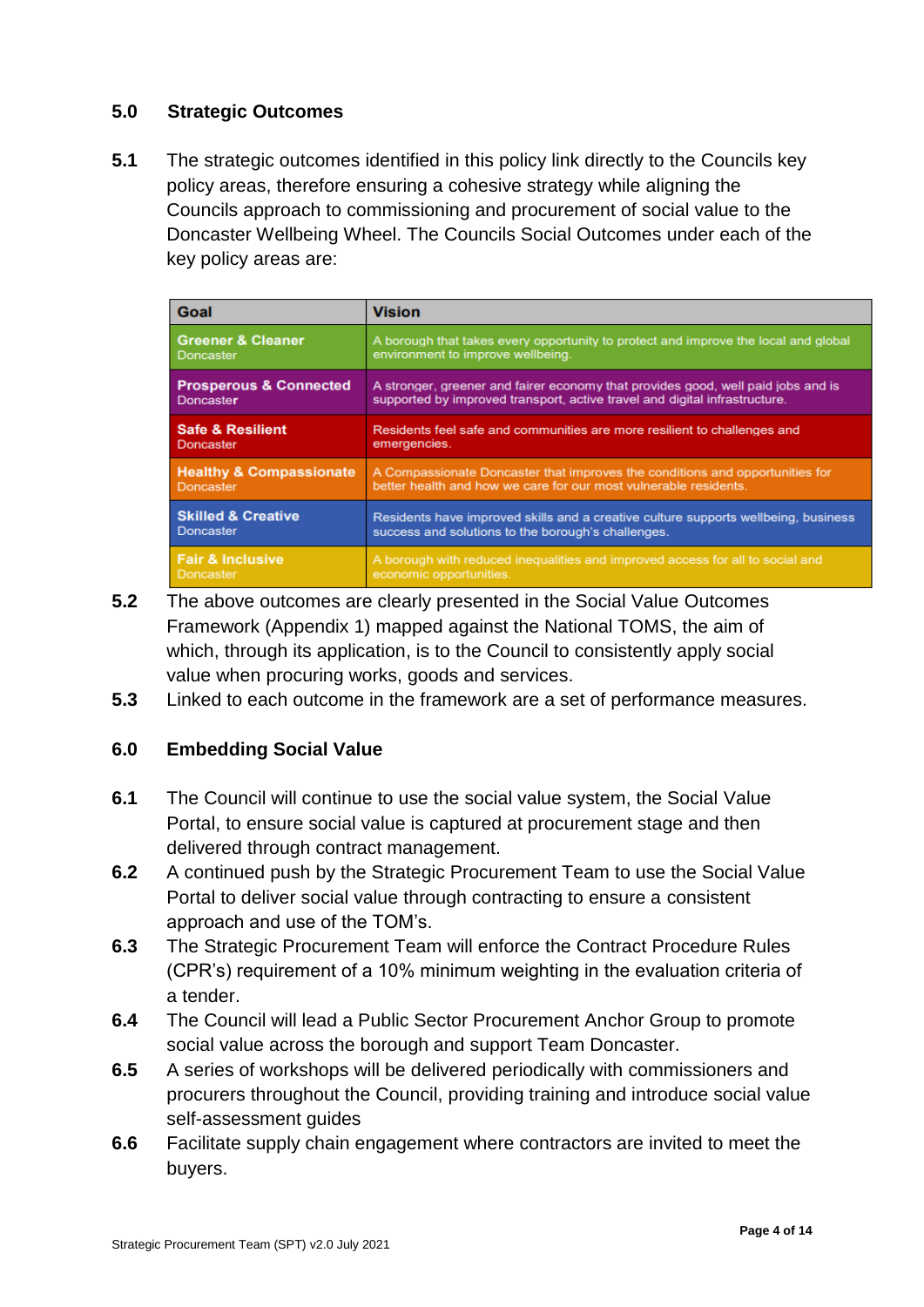- **6.7** The Council will communicate its fundamental social value requirements via commissioning and procurement on an ongoing basis and every time it engages with the marketplace.
- **6.8** The Council will explore the social value opportunities present within its own services and how these can be promoted and exploited to further the Council's social value aspirations.
- **6.9** The Council will explore further opportunities to apply social value beyond service contracts such as goods and works contracts, planning and community asset transfers, direct award contracts above the £25,000 threshold and commissioned projects both mainstream funded and grant funded.
- **6.10** Develop better relationships with SME's to drive the local economy
- **6.11** Identify effective governance and accountability arrangements for social value measurement.

## **References and Reading:**

Anthony Collin solicitors (2014) Social Value and Public Procurement - A Legal Guide [Online] available at:

[http://buysocialdirectory.org.uk/sites/default/files/social\\_value\\_and\\_public\\_procurem](http://buysocialdirectory.org.uk/sites/default/files/social_value_and_public_procurement_-_a_legal_guide_-_january_2014.pdf) ent - a legal quide - january 2014.pdf

Cabinet Office (2012). Procurement Policy Note (PPN) – The Public Services (Social Value) Act 2012 – advice for commissioners and Procurers [Online] Available at: www.gov.uk/government/publications/procurementpolicy-note-10-12-the-publicservices-social-value-act-2012 (20th Dec 2012)

Croydon Council. (2013). Inspiring and creating Social Value in Croydon: A Social Value Toolkit for Commissioners [Online] Available at: www.croydon.gov.uk/contents/departments/business/pdf/socialvalue.pdf

Derbyshire County Council (2016) Social Value Policy 2016 [Online] Available at: [http://www.derbyshire.gov.uk/council/have\\_your\\_say/consultation\\_search/Consultati](http://www.derbyshire.gov.uk/council/have_your_say/consultation_search/Consultation_search_index/2016_social_value_strategy.asp?VD=socialvalue) [on\\_search\\_index/2016\\_social\\_value\\_Policy.asp?VD=socialvalue](http://www.derbyshire.gov.uk/council/have_your_say/consultation_search/Consultation_search_index/2016_social_value_strategy.asp?VD=socialvalue)

Gov.uk (Cabinet Office) [https://www.gov.uk/government/publications/procurement](https://www.gov.uk/government/publications/procurement-policy-note-0621-taking-account-of-carbon-reduction-plans-in-the-procurement-of-major-government-contracts)[policy-note-0621-taking-account-of-carbon-reduction-plans-in-the-procurement-of](https://www.gov.uk/government/publications/procurement-policy-note-0621-taking-account-of-carbon-reduction-plans-in-the-procurement-of-major-government-contracts)[major-government-contracts](https://www.gov.uk/government/publications/procurement-policy-note-0621-taking-account-of-carbon-reduction-plans-in-the-procurement-of-major-government-contracts)

Greater Manchester Combined Authority (2014) GMCA Social Value Policy [Online] available at: [https://www.greatermanchester](https://www.greatermanchester-ca.gov.uk/download/downloads/id/117/gmca_social_value_policy_-_november_2014.pdf)[ca.gov.uk/download/downloads/id/117/gmca\\_social\\_value\\_policy\\_-](https://www.greatermanchester-ca.gov.uk/download/downloads/id/117/gmca_social_value_policy_-_november_2014.pdf) [\\_november\\_2014.pdf](https://www.greatermanchester-ca.gov.uk/download/downloads/id/117/gmca_social_value_policy_-_november_2014.pdf)

HM Government (2014) The Public Services (Social Value Act 2012): one year on [Online] available at: [https://www.gov.uk/government/publications/public-services](https://www.gov.uk/government/publications/public-services-social-value-act-2012-1-year-on)[social-value-act-2012-1-year-on](https://www.gov.uk/government/publications/public-services-social-value-act-2012-1-year-on)

HM Government (2015) The Public Contract Regulation 2015 [Online] available at: <http://www.legislation.gov.uk/uksi/2015/102/contents/made>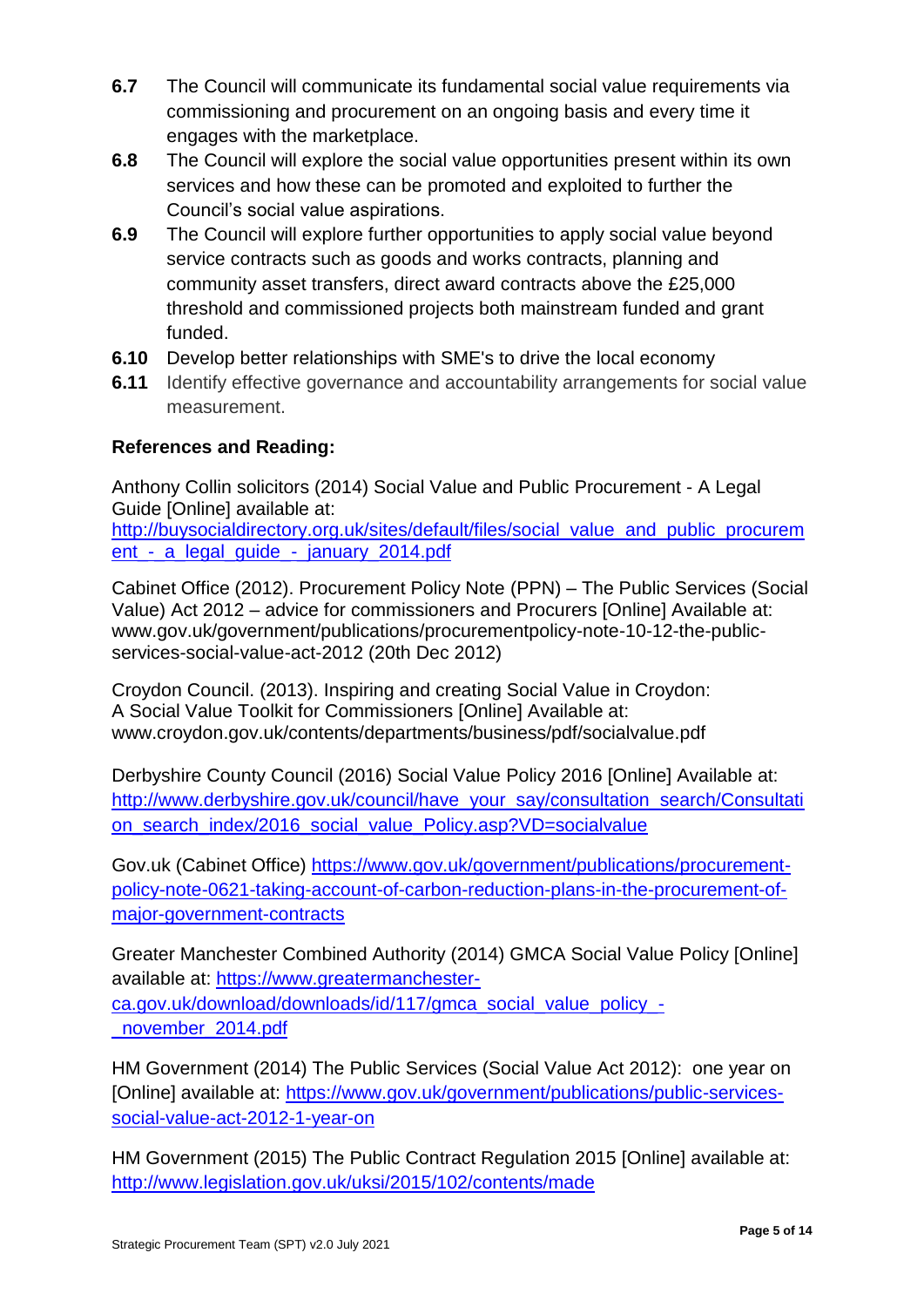HM Government (2015) revise best value statutory guidance [Online] available at: <https://www.gov.uk/government/publications/revised-best-value-statutory-guidance>

HM Government (2005) Securing the future delivering UK sustainable development Policy [Online] available at:

<https://sustainabledevelopment.un.org/content/documents/1408uk.pdf>

HM Government (2006) Procuring the Future Sustainable Procurement National Action Plan: Recommendations from the Sustainable Procurement Task Force [online] available at:

[https://www.gov.uk/government/uploads/system/uploads/attachment\\_data/file/69417/](https://www.gov.uk/government/uploads/system/uploads/attachment_data/file/69417/pb11710-procuring-the-future-060607.pdf) [pb11710-procuring-the-future-060607.pdf](https://www.gov.uk/government/uploads/system/uploads/attachment_data/file/69417/pb11710-procuring-the-future-060607.pdf)

Social Enterprise UK (2012) The Social Value Guide [Online] Available at: [https://www.socialenterprise.org.uk/Handlers/Download.ashx?IDMF=2e2c2f33-30d6-](https://www.socialenterprise.org.uk/Handlers/Download.ashx?IDMF=2e2c2f33-30d6-4ad5-a08c-e5221821c8d5) [4ad5-a08c-e5221821c8d5](https://www.socialenterprise.org.uk/Handlers/Download.ashx?IDMF=2e2c2f33-30d6-4ad5-a08c-e5221821c8d5)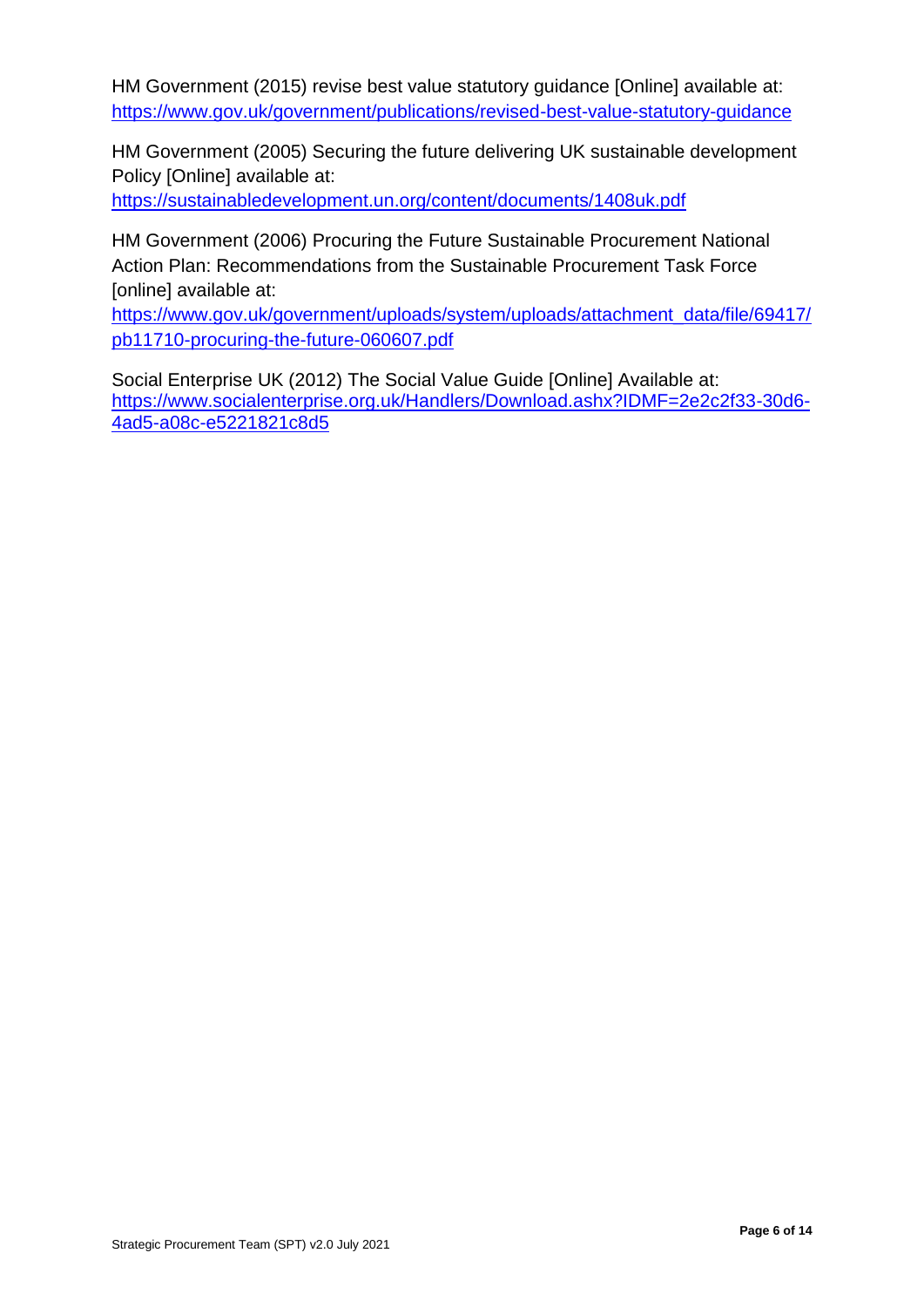## **Appendix 1**

# **Doncaster Social Value Themes and Outcome Measures (TOMs)**

| <b>Theme</b>                                                                                                                                                                                           | <b>Outcome</b>             | <b>Primary</b><br><b>Ref</b>                                                                             | <b>Measure</b>                                                                                                                                                                                  | <b>Unit</b>                                                                                                                                                                                                                                                  | <b>Proxy</b>   |
|--------------------------------------------------------------------------------------------------------------------------------------------------------------------------------------------------------|----------------------------|----------------------------------------------------------------------------------------------------------|-------------------------------------------------------------------------------------------------------------------------------------------------------------------------------------------------|--------------------------------------------------------------------------------------------------------------------------------------------------------------------------------------------------------------------------------------------------------------|----------------|
|                                                                                                                                                                                                        |                            | <b>NT54</b>                                                                                              | Support a 'just transition' for workers by<br>supporting those in 'traditional' high carbon<br>industries to retrain                                                                            | No. hrs (total session<br>duration)*no. attendees                                                                                                                                                                                                            | £105.50        |
| A borough that<br>takes every<br>opportunity to<br>protect and<br><b>Greener &amp; Cleaner</b><br>improve the local<br><b>Doncaster</b><br>and global<br>environment to<br><b>improve</b><br>wellbeing |                            |                                                                                                          | NT <sub>10</sub> b                                                                                                                                                                              | No. weeks on the contract of apprenticeships<br>relating to the low carbon economy -<br>opportunities either to be completed during the<br>year, or that will be supported by the<br>organisation to completion in the following<br>years - Level 2,3, or 4+ | No. weeks      |
|                                                                                                                                                                                                        |                            | <b>NT15a</b>                                                                                             | Provision of expert business advice to help<br>VCSEs and MSMEs achieve net zero carbon                                                                                                          | No. staff expert hours                                                                                                                                                                                                                                       | £101.86        |
|                                                                                                                                                                                                        |                            | <b>NT23</b>                                                                                              | Percentage of contracts with the supply chain<br>on which Social Value commitments,<br>measurement and monitoring are required                                                                  | $\%$                                                                                                                                                                                                                                                         | Record<br>only |
|                                                                                                                                                                                                        |                            | <b>NT31</b>                                                                                              | Savings in CO2 emissions on contract<br>achieved through de-carbonisation (i.e. a<br>reduction of the carbon intensity of processes<br>and operations, specify how these are to be<br>achieved) | Tonnes CO <sub>2</sub> e                                                                                                                                                                                                                                     | £70.43         |
|                                                                                                                                                                                                        | <b>NT44</b><br><b>NT32</b> | Policy and programme to achieve net zero<br>carbon including monitoring plan with specific<br>milestones | Yes, Net zero before or<br>by 2030                                                                                                                                                              | Record<br>only                                                                                                                                                                                                                                               |                |
|                                                                                                                                                                                                        |                            |                                                                                                          | Car miles saved on the project as a result of a<br>green transport programme or equivalent (e.g.<br>cycle to work programmes, public transport or<br>car-pooling programmes, etc.)              | Miles saved                                                                                                                                                                                                                                                  | £0.02          |
|                                                                                                                                                                                                        |                            | <b>NT33</b>                                                                                              | Car miles driven using low or no emission staff<br>vehicles included on project as a result of a<br>green transport programme                                                                   | Miles driven                                                                                                                                                                                                                                                 | £0.01          |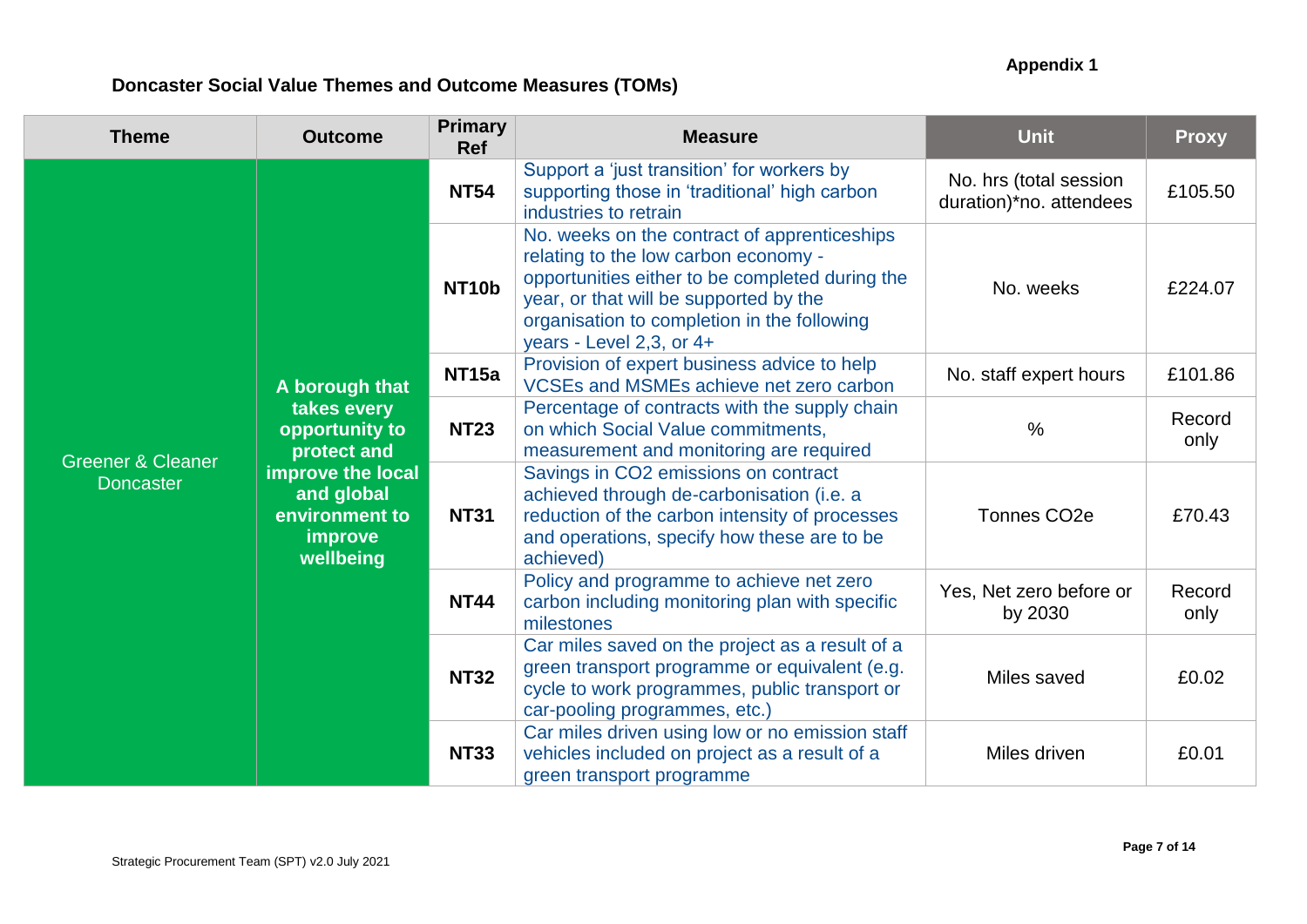|                                                       |                                                               |                 |                                                                                                                                                                                                                                                                                  | <b>Appendix 1</b>                                                                                                                                                                    |                |
|-------------------------------------------------------|---------------------------------------------------------------|-----------------|----------------------------------------------------------------------------------------------------------------------------------------------------------------------------------------------------------------------------------------------------------------------------------|--------------------------------------------------------------------------------------------------------------------------------------------------------------------------------------|----------------|
|                                                       |                                                               | <b>NT47</b>     | Donations or investments towards expert<br>designed sustainable reforestation or<br>afforestation initiatives                                                                                                                                                                    | £                                                                                                                                                                                    | £1.00          |
|                                                       |                                                               | <b>NT69</b>     | Support provided internally and to MSMEs and<br>VCSEs within the supply chain to adopt<br><b>Circular Economy solutions - business case</b><br>and leadership for circular economy                                                                                               | No. staff expert hours                                                                                                                                                               | £101.86        |
|                                                       |                                                               | <b>NT35</b>     | Percentage of procurement contracts that<br>include sustainable procurement commitments<br>or other relevant requirements and<br>certifications (e.g. to use local produce, reduce<br>food waste, and keep resources in circulation<br>longer.)                                  | % of contracts                                                                                                                                                                       | Record<br>only |
|                                                       |                                                               | <b>NT49</b>     | Requirements or support (for Micro or Small<br>enterprises) for suppliers to demonstrate<br>climate change and carbon reduction training<br>for all staff - e.g. SDGs Academy courses (NTs)<br>or (e.g. RE) Supply Chain Sustainability School<br>bronze or higher or equivalent | No. hrs (total session<br>duration)*no. attendees                                                                                                                                    | £101.86        |
|                                                       |                                                               | <b>NT72</b>     | Hard to recycle waste diverted from landfill or<br>incineration through specific recycling<br>partnerships (e.g. Terracycle or equivalent)                                                                                                                                       | <b>Tonnes</b>                                                                                                                                                                        | £96.70         |
|                                                       |                                                               | DC <sub>1</sub> | Innovative measures to promote a greener and<br>cleaner Doncaster to be delivered on the<br>contract - these could be e.g. co-designed with<br>stakeholders or communities, or aiming at<br>delivering benefits while minimising carbon<br>footprint from initiatives, etc.      | £ invested - including<br>staff time (volunteering<br>valued at £16.09 per<br>hours, expert time<br>valued at £101.86 per<br>hour) and materials,<br>equipment or other<br>resources | £1.00          |
| <b>Prosperous &amp; Connected</b><br><b>Doncaster</b> | A stronger,<br>greener and<br>fairer economy<br>that provides | NT <sub>1</sub> | No. of local direct employees (FTE) hired or<br>retained (for re-tendered contracts) on contract<br>for one year or the whole duration of the<br>contract, whichever is shorter                                                                                                  | No. people FTE                                                                                                                                                                       | £31,461.00     |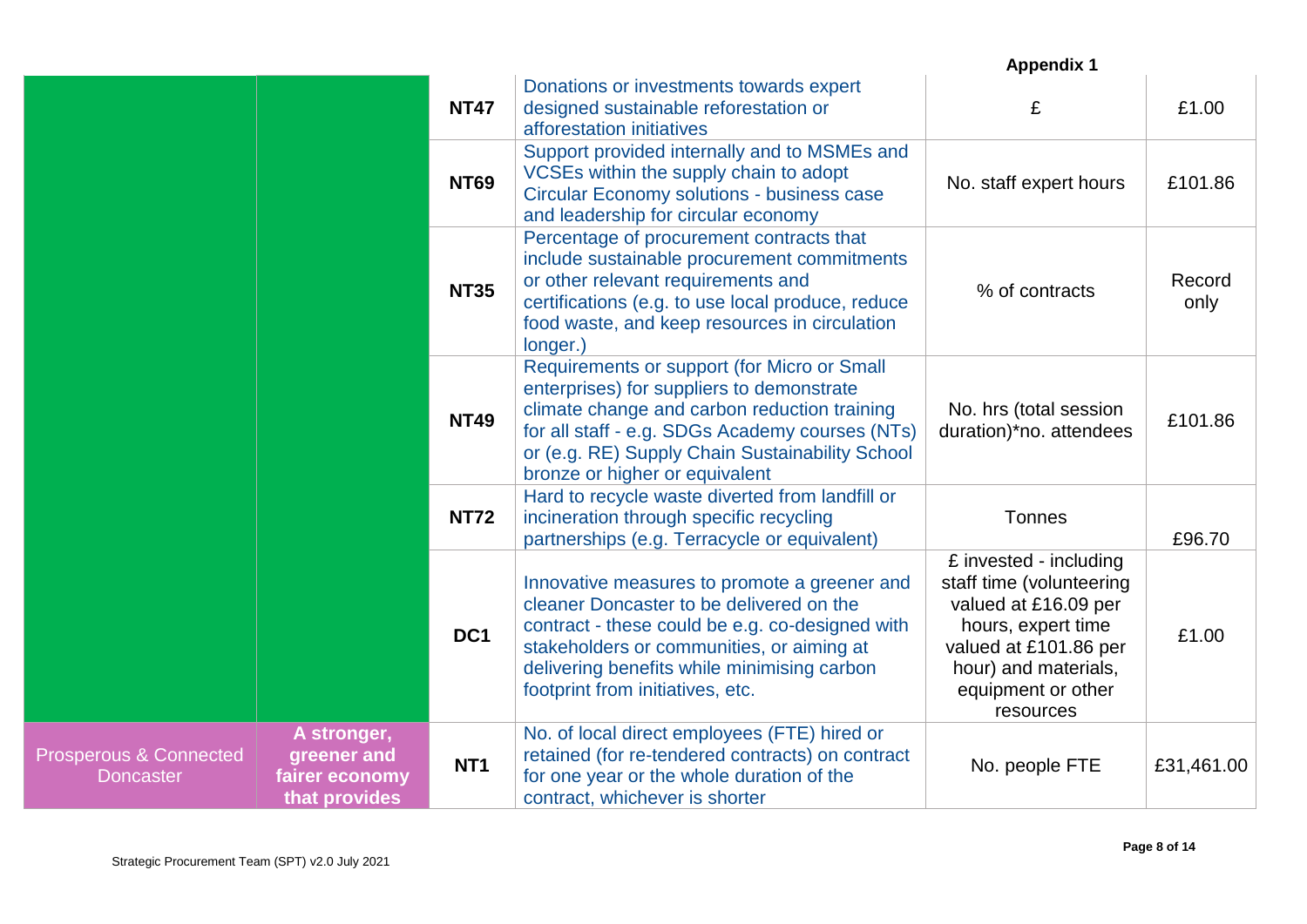|                                                                                                       |                   |                                                                                                                                                                                                                                                                                                     | <b>Appendix 1</b>                                 |                |
|-------------------------------------------------------------------------------------------------------|-------------------|-----------------------------------------------------------------------------------------------------------------------------------------------------------------------------------------------------------------------------------------------------------------------------------------------------|---------------------------------------------------|----------------|
| good, well paid<br>jobs and is<br>supported by<br>improved<br>transport, active<br>travel and digital | NT <sub>1</sub> b | No. of residents (FTE) from the listed sub-<br>localities employed directly or through the<br>supply chain as a result of your procurement<br>requirements on the contract for one year or<br>the whole duration of the contract, whichever is<br>shorter (see sub-localities listed in 'LISTNT1b') | No. people FTE                                    | £31,461.00     |
| infrastructure                                                                                        | NT <sub>1c</sub>  | No. of local people (FTE) on contract for one<br>year or the whole duration of the contract,<br>whichever is shorter, employed through the<br>supply chain as a result of your procurement<br>requirements                                                                                          | No. people FTE                                    | £31,461.00     |
|                                                                                                       | NT <sub>2</sub>   | Percentage of local employees (FTE) on<br>contract                                                                                                                                                                                                                                                  | $\%$                                              | Record<br>only |
|                                                                                                       | NT <sub>4a</sub>  | No. of 16-25 y.o. care leavers (FTE) hired on<br>the contract as a result of a recruitment<br>programme                                                                                                                                                                                             | No. people FTE                                    | £14,782.00     |
|                                                                                                       | NT7               | No. of hours of support into work provided to<br>over 24 y.o. unemployed people through career<br>mentoring, including mock interviews, CV<br>advice, and careers guidance                                                                                                                          | No. hrs (total session<br>duration)*no. attendees | £105.50        |
|                                                                                                       | <b>NT13</b>       | Meaningful work placements that pay Minimum<br>or National Living wage according to eligibility -<br>6 weeks or more (internships)                                                                                                                                                                  | No. weeks                                         | £168.72        |
|                                                                                                       | NT <sub>13a</sub> | Meaningful work placements that pay Real<br>Living wage according to eligibility - 6 weeks or<br>more (internships)                                                                                                                                                                                 | No. weeks                                         | £332.50        |
|                                                                                                       | <b>NT18</b>       | Total amount $(E)$ spent in local supply chain<br>through the contract                                                                                                                                                                                                                              | £                                                 | £0.75          |
|                                                                                                       | NT <sub>18a</sub> | Total amount $(E)$ spent through the contract in<br>specified sub-localities (e.g. high deprivation<br>areas) - please refer to list NT18a for the<br>qualifying areas                                                                                                                              | £                                                 | £0.75          |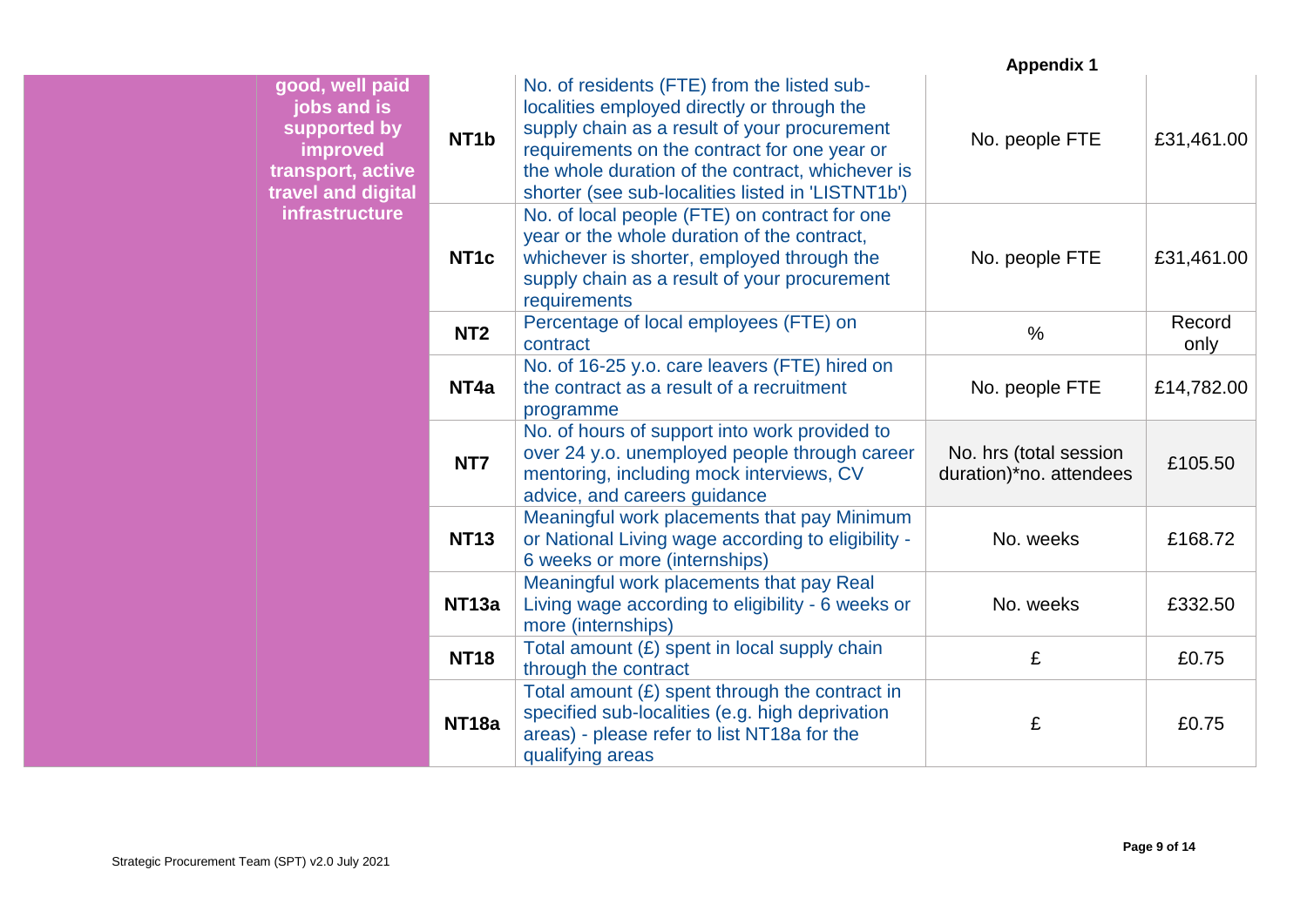|                             |                                                                                                            |                 |                                                                                                                                                                                                                                                                                                                                                                           | <b>Appendix 1</b>                                                                                                                                                                    |                |
|-----------------------------|------------------------------------------------------------------------------------------------------------|-----------------|---------------------------------------------------------------------------------------------------------------------------------------------------------------------------------------------------------------------------------------------------------------------------------------------------------------------------------------------------------------------------|--------------------------------------------------------------------------------------------------------------------------------------------------------------------------------------|----------------|
|                             |                                                                                                            | <b>NT19</b>     | Total amount $(E)$ spent through contract with<br>local micro, small and medium enterprises<br>(MSMEs)                                                                                                                                                                                                                                                                    | £                                                                                                                                                                                    | £0.75          |
|                             |                                                                                                            | <b>NT41</b>     | Percentage of staff on contract that is paid at<br>least the relevant Real Living wage as specified<br>by Living Wage foundation                                                                                                                                                                                                                                          | $\frac{0}{0}$                                                                                                                                                                        | Record<br>only |
|                             |                                                                                                            | DC <sub>2</sub> | Innovative measures to promote a prosperous<br>and connected Doncaster to be delivered on<br>the contract - these could be e.g. co-designed<br>with stakeholders or communities, or aiming at<br>delivering benefits while minimising carbon<br>footprint from initiatives, etc.                                                                                          | £ invested - including<br>staff time (volunteering<br>valued at £16.09 per<br>hours, expert time<br>valued at £101.86 per<br>hour) and materials,<br>equipment or other<br>resources | £1.00          |
|                             |                                                                                                            | <b>NT14</b>     | Total amount (£) spent with VCSEs within your<br>supply chain                                                                                                                                                                                                                                                                                                             | £                                                                                                                                                                                    | £0.12          |
|                             |                                                                                                            | <b>NT15</b>     | Provision of expert business advice to VCSEs<br>and MSMEs (e.g. financial advice / legal advice<br>/ HR advice/HSE)                                                                                                                                                                                                                                                       | No. staff expert hours                                                                                                                                                               | £101.86        |
|                             |                                                                                                            | <b>NT16</b>     | Equipment or resources donated to VCSEs (£<br>equivalent value)                                                                                                                                                                                                                                                                                                           | £                                                                                                                                                                                    | £1.00          |
|                             |                                                                                                            | <b>NT17</b>     | Number of voluntary hours donated to support<br>VCSEs (excludes expert business advice)                                                                                                                                                                                                                                                                                   | No. staff volunteering<br>hours                                                                                                                                                      | £16.09         |
| <b>Safe &amp; Resilient</b> | <b>Residents feel</b><br>safe and<br>communities are<br>more resilient to<br>challenges and<br>emergencies | <b>NT22</b>     | Percentage of your procurement contracts that<br>include commitments to ethical employment<br>practices in the local and global supply chain,<br>including verification that there is zero tolerance<br>of modern slavery, child labour and other<br>relevant requirements such as elimination of<br>false self-employment, unfair zero hours<br>contracts and blacklists | $\%$                                                                                                                                                                                 | Record<br>only |
|                             |                                                                                                            | <b>NT24</b>     | Initiatives aimed at reducing crime (e.g. support<br>for local youth groups, lighting for public<br>spaces, etc.)                                                                                                                                                                                                                                                         | £ invested including<br>staff time                                                                                                                                                   | £1.00          |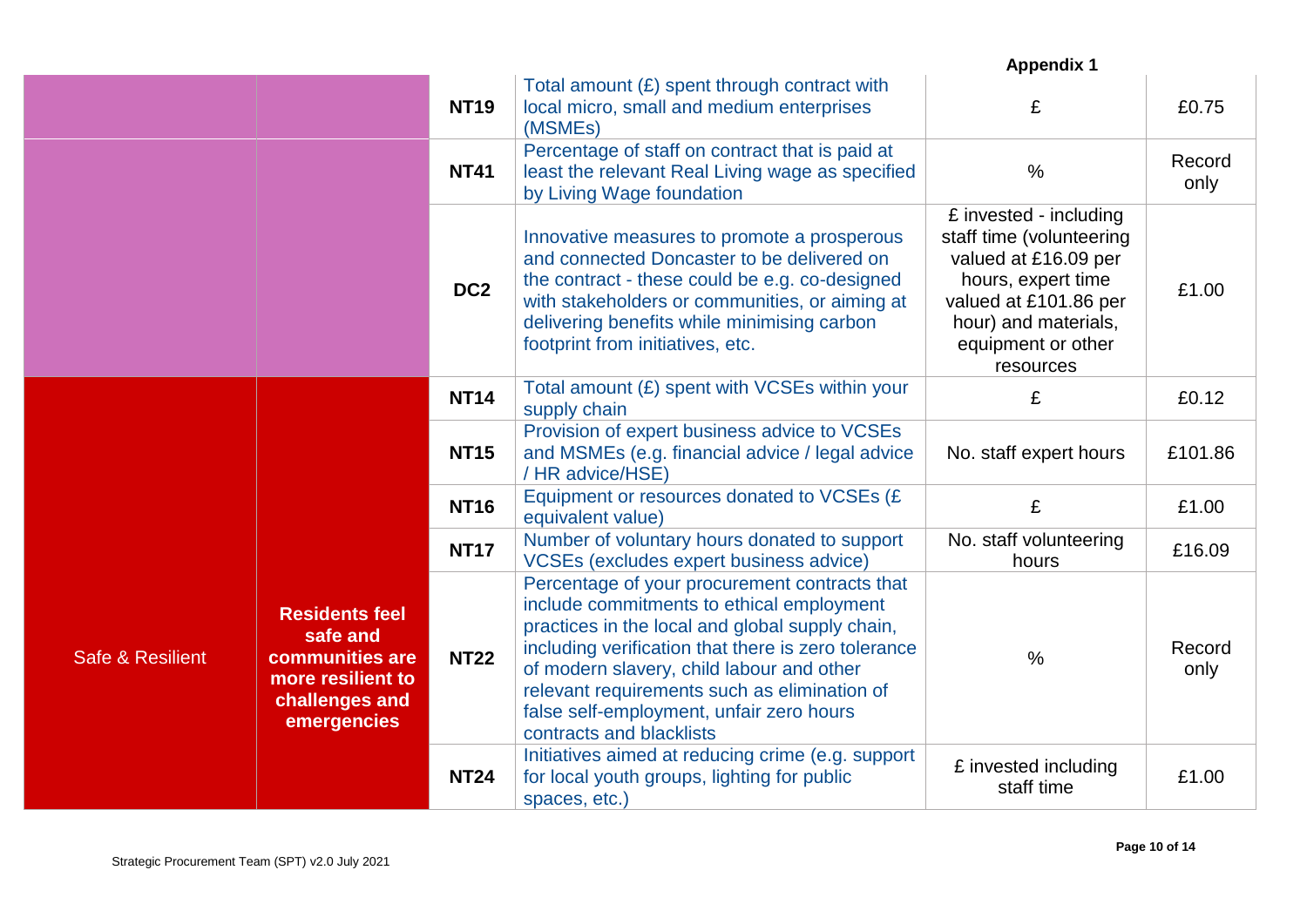|                                                                                                                                                                                                                 |                           |                                                                                                                                                                                               |                                                                                                                                                                                                                                                                            | <b>Appendix 1</b>                                                                                                                                                                    |         |
|-----------------------------------------------------------------------------------------------------------------------------------------------------------------------------------------------------------------|---------------------------|-----------------------------------------------------------------------------------------------------------------------------------------------------------------------------------------------|----------------------------------------------------------------------------------------------------------------------------------------------------------------------------------------------------------------------------------------------------------------------------|--------------------------------------------------------------------------------------------------------------------------------------------------------------------------------------|---------|
|                                                                                                                                                                                                                 |                           | <b>NT25</b>                                                                                                                                                                                   | Initiatives to be taken to tackle homelessness<br>(supporting temporary housing schemes, etc.)                                                                                                                                                                             | £ invested including<br>staff time                                                                                                                                                   | £1.00   |
|                                                                                                                                                                                                                 |                           | <b>NT28</b>                                                                                                                                                                                   | Donations or in-kind contributions to local<br>community projects (£ & materials)                                                                                                                                                                                          | £ value                                                                                                                                                                              | £1.00   |
|                                                                                                                                                                                                                 |                           | <b>NT29</b>                                                                                                                                                                                   | No. of hours volunteering time provided to<br>support local community projects                                                                                                                                                                                             | No. staff volunteering<br>hours                                                                                                                                                      | £16.09  |
|                                                                                                                                                                                                                 |                           | <b>NT30</b>                                                                                                                                                                                   | Support provided to help local community draw<br>up their own Community Charter or<br><b>Stakeholder Plan</b>                                                                                                                                                              | £ invested including<br>staff time                                                                                                                                                   | £1.00   |
|                                                                                                                                                                                                                 |                           | DC <sub>3</sub>                                                                                                                                                                               | Innovative measures to promote a safe and<br>resilient Doncaster to be delivered on the<br>contract - these could be e.g. co-designed with<br>stakeholders or communities, or aiming at<br>delivering benefits while minimising carbon<br>footprint from initiatives, etc. | £ invested - including<br>staff time (volunteering<br>valued at £16.09 per<br>hours, expert time<br>valued at £101.86 per<br>hour) and materials,<br>equipment or other<br>resources | £1.00   |
|                                                                                                                                                                                                                 | A<br><b>Compassionate</b> | <b>NT20</b>                                                                                                                                                                                   | No. of employees on the contract that have<br>been provided access for at least 12 months to<br>comprehensive and multidimensional wellbeing<br>programmes                                                                                                                 | No. employees provided<br>access                                                                                                                                                     | £131.86 |
| <b>Doncaster that</b><br>improves the<br><b>conditions and</b><br><b>Healthy &amp; Compassionate</b><br>opportunities for<br>better health and<br>how we care for<br>our most<br>vulnerable<br><b>residents</b> | <b>NT55</b>               | No. of employees provided with workplace<br>screening (through a questionnaire) and<br>support (at least six session of Cognitive<br>Behavioural Therapy (CBT)) for anxiety and<br>depression | No. employees provided<br>access                                                                                                                                                                                                                                           | £142.52                                                                                                                                                                              |         |
|                                                                                                                                                                                                                 |                           | <b>NT26</b>                                                                                                                                                                                   | Initiatives taken or supported to engage people<br>in health interventions (e.g. stop smoking,<br>obesity, alcoholism, drugs, etc.) or wellbeing<br>initiatives in the community, including physical<br>activities for adults and children                                 | £ invested including<br>staff time                                                                                                                                                   | £1.00   |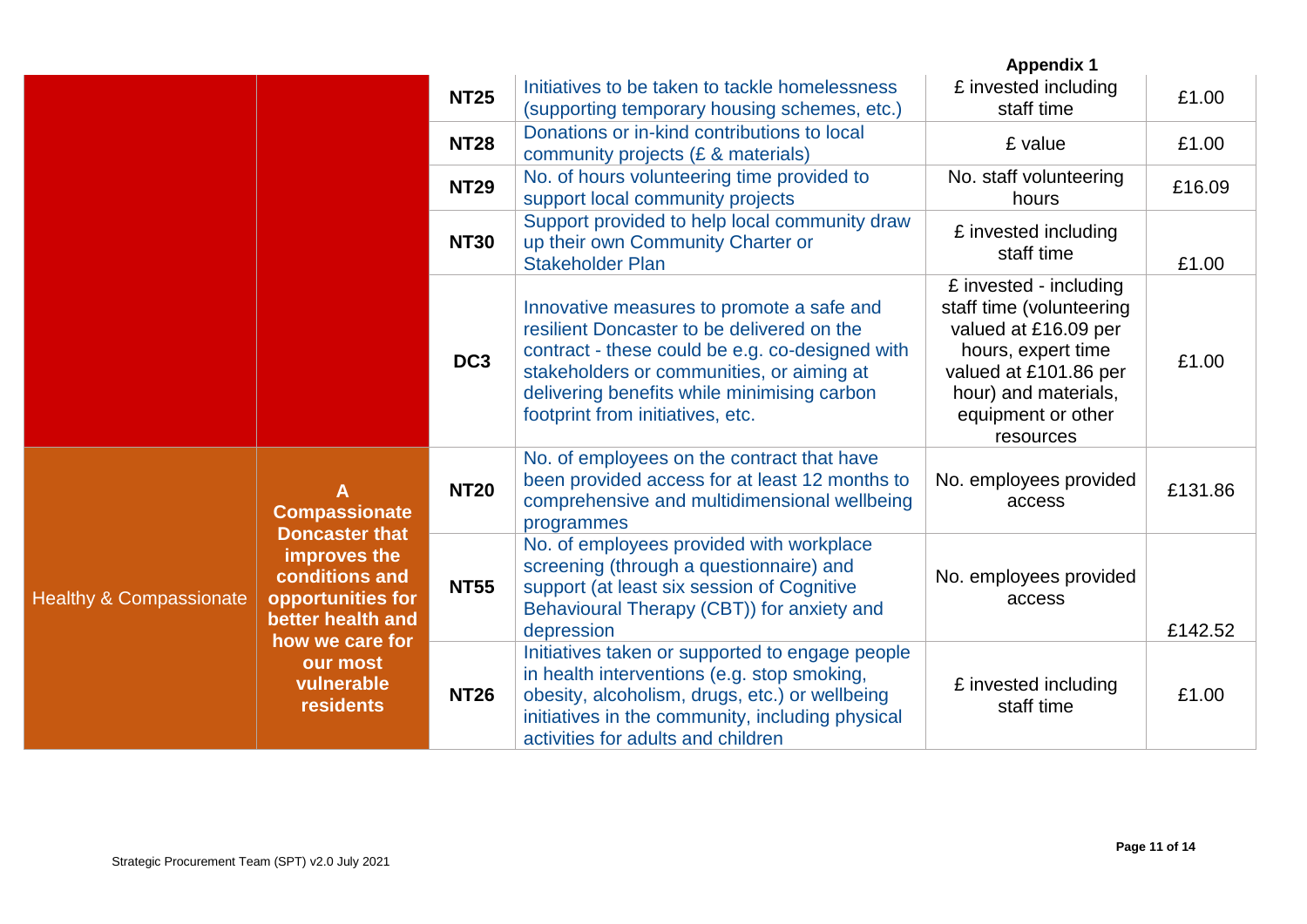|                                                                                                                                        |                                             |                                                                                                                                                                                                                                                                   |                                                                                                                                                                                                                                                                                   | <b>Appendix 1</b>                                                                                                                                                                    |            |
|----------------------------------------------------------------------------------------------------------------------------------------|---------------------------------------------|-------------------------------------------------------------------------------------------------------------------------------------------------------------------------------------------------------------------------------------------------------------------|-----------------------------------------------------------------------------------------------------------------------------------------------------------------------------------------------------------------------------------------------------------------------------------|--------------------------------------------------------------------------------------------------------------------------------------------------------------------------------------|------------|
|                                                                                                                                        |                                             | DC4                                                                                                                                                                                                                                                               | Innovative measures to promote a healthy and<br>compassionate Doncaster to be delivered on<br>the contract - these could be e.g. co-designed<br>with stakeholders or communities, or aiming at<br>delivering benefits while minimising carbon<br>footprint from initiatives, etc. | £ invested - including<br>staff time (volunteering<br>valued at £16.09 per<br>hours, expert time<br>valued at £101.86 per<br>hour) and materials,<br>equipment or other<br>resources | £1.00      |
|                                                                                                                                        |                                             | NT <sub>4</sub>                                                                                                                                                                                                                                                   | No. of employees (FTE) hired on the contract<br>who are Not in Employment, Education, or<br>Training (NEETs) as a result of a recruitment<br>programme                                                                                                                            | No. people FTE                                                                                                                                                                       | £14,782.00 |
|                                                                                                                                        | <b>Residents have</b>                       | NT <sub>8</sub>                                                                                                                                                                                                                                                   | No. of staff hours spent on local school and<br>college visits e.g. delivering career talks,<br>curriculum support, literacy support, safety talks<br>(including preparation time)                                                                                                | No. staff hours                                                                                                                                                                      | £16.09     |
| improved skills<br>and a creative<br>culture supports<br>wellbeing,<br><b>Skilled &amp; Creative</b><br><b>business</b><br>success and | NT <sub>9</sub>                             | No. of weeks of training opportunities on the<br>contract (BTEC, City & Guilds, NVQ, HNC) that<br>have either been completed during the year, or<br>that will be supported by the organisation until<br>completion in the following years - Level 2,3, or<br>$4+$ | No. weeks                                                                                                                                                                                                                                                                         | £286.47                                                                                                                                                                              |            |
|                                                                                                                                        | solutions to the<br>borough's<br>challenges | <b>NT10</b>                                                                                                                                                                                                                                                       | No. of weeks of apprenticeships on the contract<br>that have either been completed during the<br>year, or that will be supported by the<br>organisation until completion in the following<br>years - Level 2,3, or 4+                                                             | No. weeks                                                                                                                                                                            | £224.07    |
|                                                                                                                                        |                                             | <b>NT11</b>                                                                                                                                                                                                                                                       | No. of hours of support into work provided to<br>under 24 y.o. (young people) unemployed<br>people through career mentoring, including<br>mock interviews, CV advice, and careers<br>guidance                                                                                     | No. hrs (total session<br>duration)*no. attendees                                                                                                                                    | £105.50    |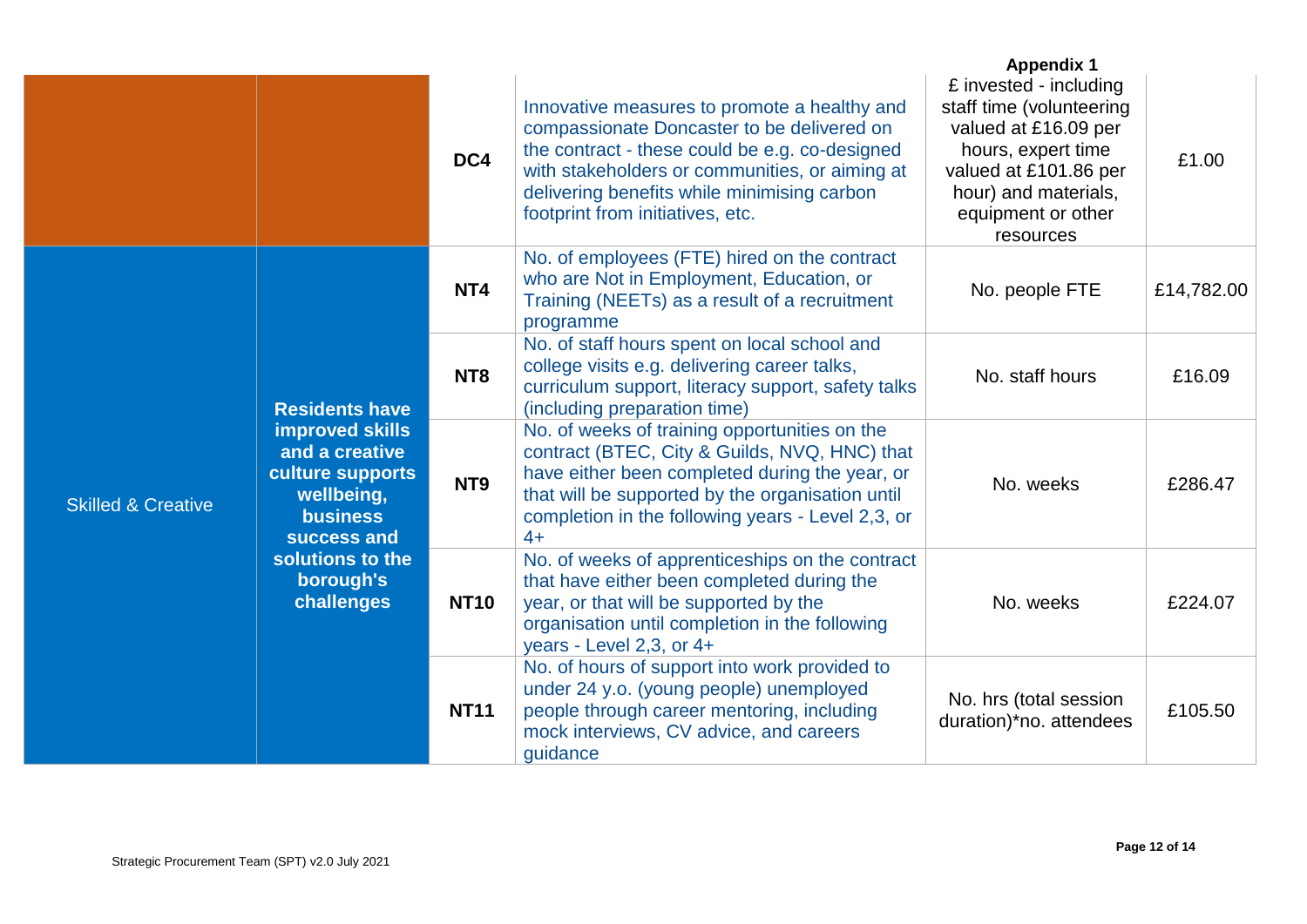|                  |                                                                                        |                  |                                                                                                                                                                                                                                                                                                                                   | <b>Appendix 1</b>                                                                                                                                                                    |            |
|------------------|----------------------------------------------------------------------------------------|------------------|-----------------------------------------------------------------------------------------------------------------------------------------------------------------------------------------------------------------------------------------------------------------------------------------------------------------------------------|--------------------------------------------------------------------------------------------------------------------------------------------------------------------------------------|------------|
|                  |                                                                                        | <b>NT12</b>      | No. of weeks spent on meaningful work<br>placements or pre-employment course; 1-6<br>weeks student placements (unpaid)                                                                                                                                                                                                            | No. weeks                                                                                                                                                                            | £168.72    |
|                  |                                                                                        | <b>NT27</b>      | Initiatives to be taken to support older, disabled<br>and vulnerable people to build stronger<br>community networks (e.g. befriending<br>schemes, digital inclusion clubs)                                                                                                                                                        | £ invested including<br>staff time                                                                                                                                                   | £1.00      |
|                  |                                                                                        | DC <sub>5</sub>  | Innovative measures to promote a skilled and<br>creative Doncaster to be delivered on the<br>contract - these could be e.g. co-designed with<br>stakeholders or communities, or aiming at<br>delivering benefits while minimising carbon<br>footprint from initiatives, etc.                                                      | £ invested - including<br>staff time (volunteering<br>valued at £16.09 per<br>hours, expert time<br>valued at £101.86 per<br>hour) and materials,<br>equipment or other<br>resources | £1.00      |
|                  |                                                                                        | NT <sub>3</sub>  | No. of employees (FTE) hired on the contract<br>who are long term unemployed (unemployed<br>for a year or longer) as a result of a recruitment<br>programme                                                                                                                                                                       | No. people FTE                                                                                                                                                                       | £20,481.00 |
| Fair & Inclusive | A borough with<br>reduced<br>inequalities and<br>improved access<br>for all social and | NT <sub>3a</sub> | No. of armed forces veterans employees (FTE)<br>hired on the contract as a result of a<br>recruitment programme who are long term<br>unemployed (unemployed for a year or longer)<br>and are facing specific barriers to transitioning<br>to civilian employment that do not qualify them<br>as disabled (e.g. long term service) | No. people FTE                                                                                                                                                                       | £20,481.00 |
|                  | economic<br>opportunities                                                              | NT3b             | No. of homeless employees (FTE) hired on the<br>contract as a result of a recruitment programme                                                                                                                                                                                                                                   | No. people FTE                                                                                                                                                                       | £20,481.00 |
|                  | NT <sub>5</sub>                                                                        |                  | No. of 18+ y.o. employees (FTE) hired on the<br>contract who are rehabilitating or ex-offenders<br>as a result of a recruitment programme                                                                                                                                                                                         | No. people FTE                                                                                                                                                                       | £24,527.00 |
|                  |                                                                                        | NT <sub>6</sub>  | No. of disabled employees (FTE) hired on the<br>contract as a result of a recruitment programme                                                                                                                                                                                                                                   | No. people FTE                                                                                                                                                                       | £16,420.00 |